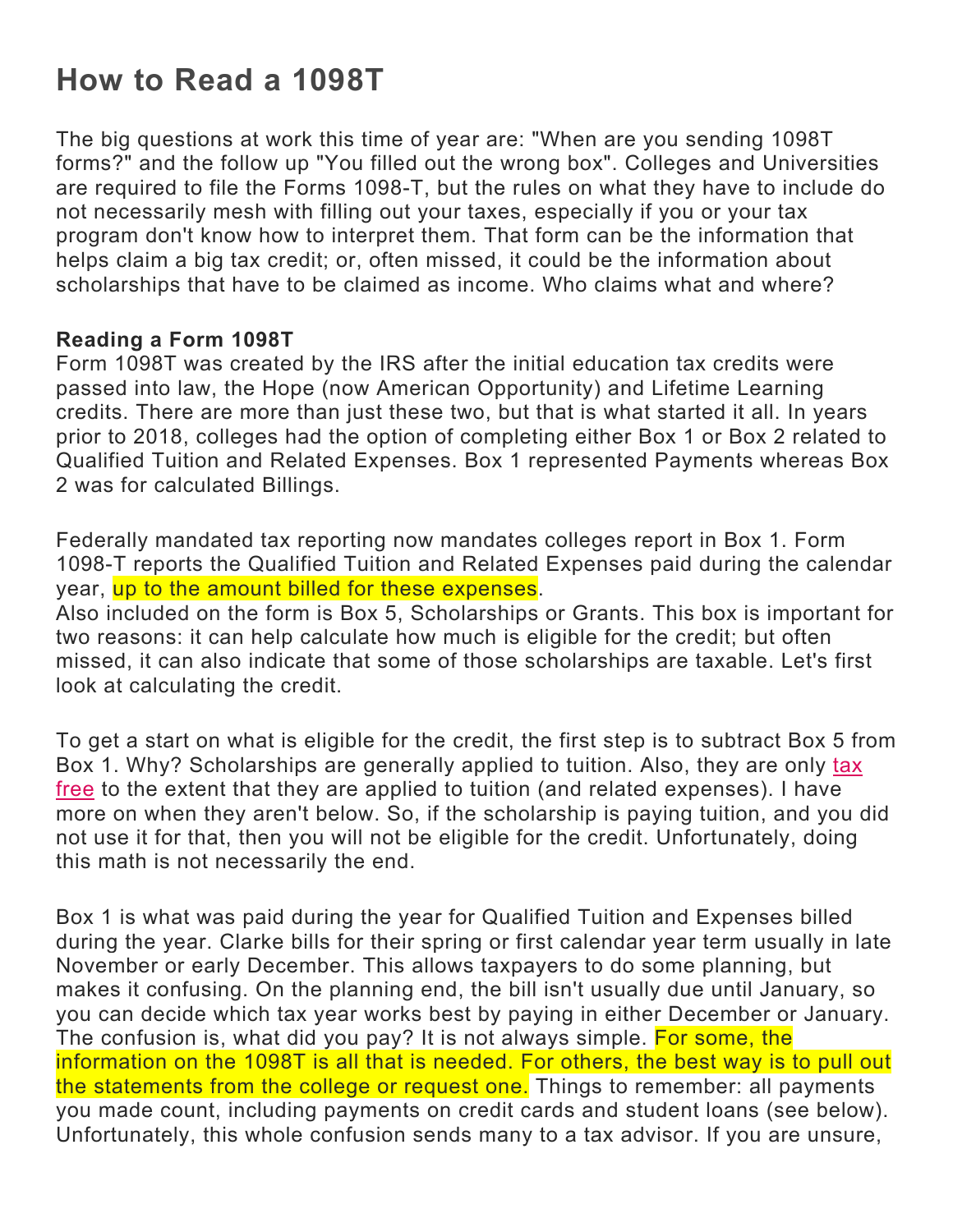having one help may not be a bad idea at least the first time through. Clarke University is unable to give tax advice.

# **What to do when scholarships exceed tuition**

Some will go through the calculations above, either the simple or complex, and realize that they had enough scholarship and grant aid to not only cover tuition, but also some that pay for room and board. First comment is great! That means you earned quite a bit of free money for school. It does also mean that some of it is taxable. Scholarships or grants that exceed qualified tuition and related expenses are taxable income to the recipient. The recipient is the student, which does at least mean that the tax rate will be low.

You report this income in the same place you report wages. It can even be done on a 1040-EZ. The form should have "SCH" written just to the left of line 7 on your Form 1040, 1040A, or 1040-EZ.

#### **Who claims what?**

The other problem with relying on Form 1098T, and the information colleges don't track, is who paid. To qualify for the credit or deduction, you have to have made the payment and the recipient has to be your dependent. Payments by check or credit/debit card are easy for you to track. For loans, look at the borrower. Federal Direct Loans are issued to the student only, so technically not a payment from the parent. If you are a co-signer on a loan, then you likely can count it as a payment. As I stated above, scholarships are taxable to the student. This is a good thing since students likely have a lower tax rate.

## **1098-T and Your Tax Return**

You are not required to attach IRS Form 1098-T to your tax return. The IRS Form 1098-T is not like the IRS Form W-2 obtained from your employer, which is required to be attached to the tax return filed with the IRS. The primary purpose of the IRS Form 1098-T is to let you know that Clarke University has provided the required information to the IRS to assist them in determining who may be eligible to claim the tuition and fee deduction or an education credit.

In your tax software, usually, you can go directly to the tax form and get the number where it needs to go, usually right-clicking the line on the form. It may require reading the help file a little.

Where the numbers should be:

• Tax credits are taken/reported on Form 8863. The Tuition deduction is on Form 8917. To understand which is right, you can start here.